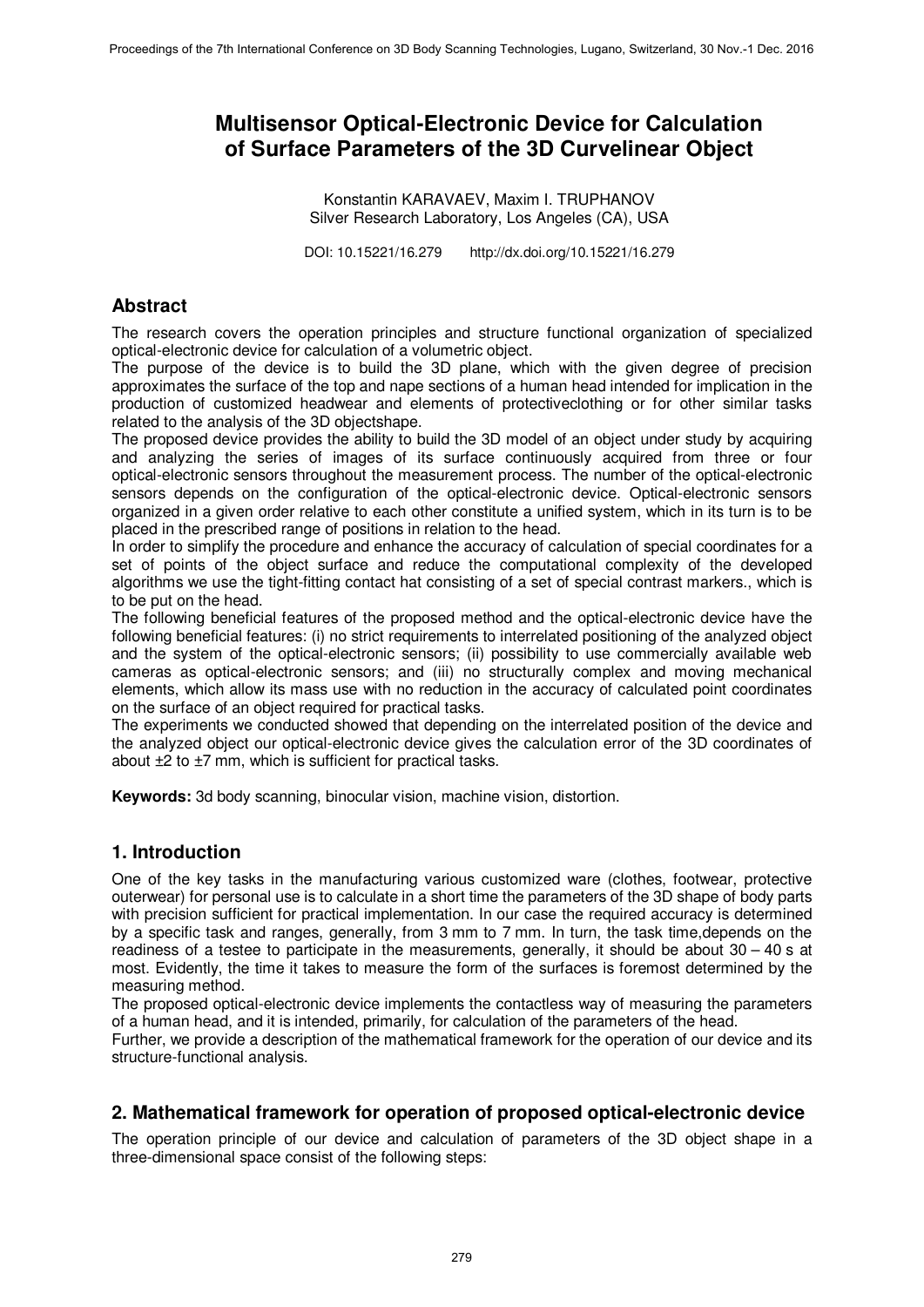- (1) placing of the system of four (three) video cameras around the object in a prescribed order. (The analysis of the head is performed with four cameras, the analysis of a leg or a part of body is performed with three cameras. Further in the paper we will consider four cameras since our device is intended for calculation of the parameters of the head);
- 
- (2) placing of the contact hat on the head;<br>(3) continuous acquisition of images from (3) continuous acquisition of images from the cameras slightly turning and moving the head;
- (4) iterative image processing including calculation of the 3D coordinates of point sets from data from each pair of images (stereopair) and specification of point coordinates observed simultaneously in several pairs of stereo images;
- (5) tracking each point with every turn of the head and complexation of acquired data on 3D positions of the points to enhance the accuracy of calculation of their 3D positions;
- (6) yielding the parameters of the surface of the head as a cloud of the 3D point coordinates on the object surface with separation of about 5 mm and accuracy  $\pm 2$  mm or as a set of elementary interconnected polygons that approximate the surface of the head.

In order to minimize the effect of exterior lights, we use stationary IR lighting, which provides all-round illumination of the object.

#### **2.1. Composition and structure of proposed optical-electronic device**

The proposed optical-electronic device is composed of:

- three (four) portable video cameras oriented in a prescribed position relative to each other (three cameras are used for extended objects, such as ankles or body parts; four cameras are used for objects with a near half-sphere shape, in our case, the head);
- system of seven flat small-sized mirrors which provide acquisition of additional images from each camera;
- computing aids for image processing based on PC or a computing block based on special image processing module.

Figure 1 illustrates the arrangement of video cameras, mirrorsand the analyzed object (the head). Figures 2(a) and 2(b) illustrate top view and the side view of the implemented system, correspondingly.



Fig. 1.Arrangement of elements of the optical-electronic device in relation to the analyzed object.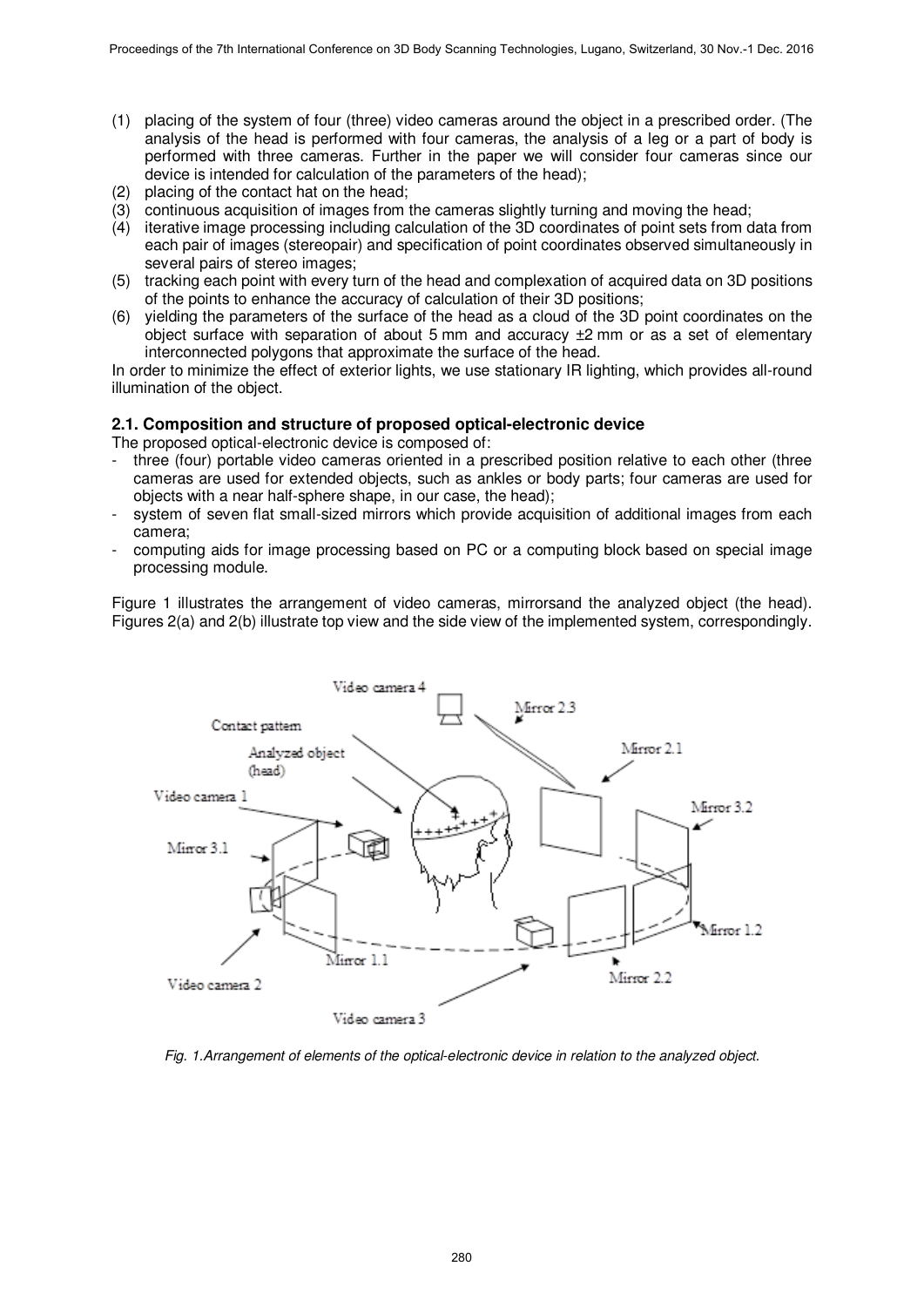

Fig. 2*а*.Arrangement of elements of the optical-electronic device in relation to the analyzed object (top view).



Fig. 2b.Arrangement of elements of the optical-electronic device in relation to the analyzed object (side view). .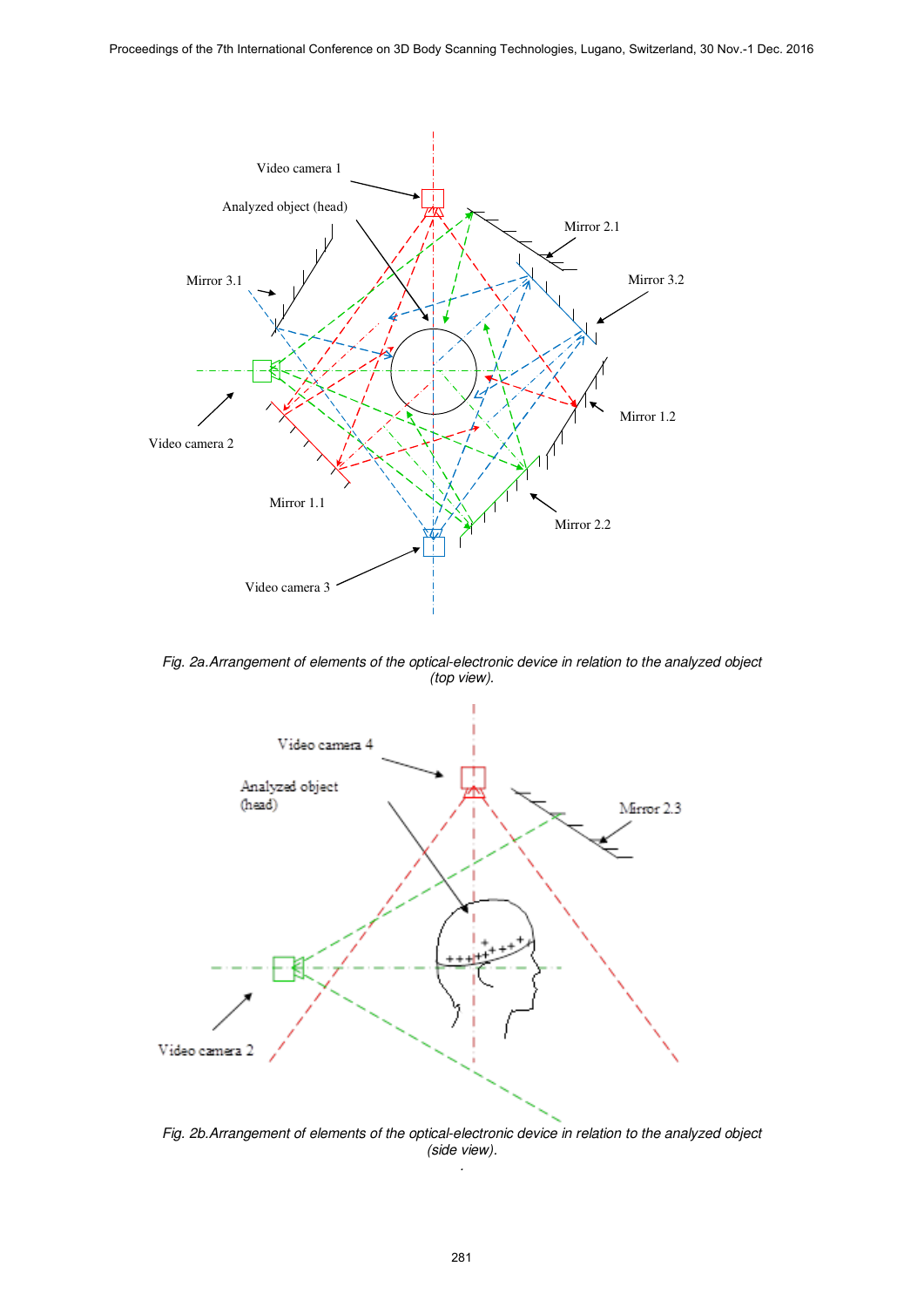Constructively, all optical-electric sensors and mirrors are fixed rigidly in relation to each other on predetermined positions which provide the ability to observe the same points on the object surface from several sides at the same time. This ability allows us to choose the stereo pair of images which will yield maximum accuracy in calculation of the 3D point coordinates.

Before operating the device, it must be calibrated according to the proposed procedures based on the method [3].

We should note, that the analyzed object must not be immobilized or rigidly fixed, it may obtain random position approximately in the center of the system illustrated in Figure 1. Also during image taking the object can move or turn slightly.

The computation module of the device used the developed algorithms to carry out the calculation of the 3D coordinates of individual fragments of the surface of the analyzed object and synthesize a united model of the object irrespective of the movement trajectory of the mobile platform.

#### **2.2. Mathematic model for calculation of object parameters in 3D space**

The mathematic model of the proposed optical-electronic device operation describes the operations for processing of input images and generation of the 3D surface of the analyzed object.

The mathematic model contains the following submodels:

- image preprocessing including the minimization of random noise and systematic distortions in the optical system;
- detection and registration of characteristic points on the object surface in different frames of the images from a stereo pair;
- tracking the characteristic points on the surface of the head when it is moving or turning;
- calculation of the 3D point coordinates on the surface of the analyzed object;
- generation of the 3D continuous plane as the set of simple triangles which vertices are the detected characteristic points.

#### **Submodel of image preprocessing**

In order toeliminate random noise from the acquired images we used the adaptive filtering with filtration coefficients which vary depending on the structure of the processed image [1]:

$$
I(n_1, n_2) = \sum\nolimits_{k1, k2 \in D} h(n_1, n_2; k_1, k_{21}) g(n_1 + k_2; n_2 + k_2)
$$

where  $n_1, k_1 \in [0, N_1], n_2, k_2 \in [0, N_2],$  are the samples of the field under observation; H is the normalizing filter coefficient, which ensures the unbiasedness of average brightness of the processed image compared to the original image; D is the 2D discrete observation field of  $N_1 \times N_2$  dimension; h (n<sub>1</sub>,  $n_2$ ) is the pulse characteristic, which determines the filtration parameters;  $g(n_1, n_2)$  is the current local area of the image under processing.

Filter coefficients  $h(n_1, n_2; k_1, k_2)$  depend on the image brightness values in the sliding window D. Next, we describe the correction of the most significant systematic distortion of the optical system, i.e. radial distortion. The model of radial distortion is written as the infinite series [2]:

$$
x_u = x_d (1 + k_1 r_d^2 + k_2 r_d^4 + \dots),
$$
  
\n
$$
y_u = y_d (1 + k_1 r_d^2 + k_2 r_d^4 + \dots).
$$

In our research with use the novel approach tothe determination of distortion parameters without implication of special calibration object, introduced in[3]. According to this approach, the coefficients of radial and tangential distortion are determined during the straight-line movement of the calibrated optical-electronic sensor in relation to [3].The undistorted point coordinates are derived with the formula:

$$
x_u = x_d (1 + k_1 r_d^2),
$$
  

$$
y_u = y_d (1 + k_1 r_d^2),
$$

where  $r_d=\sqrt{x_d^2+y_d^2}$  is the distance from the center of the frame to the currently analyzed point in the image.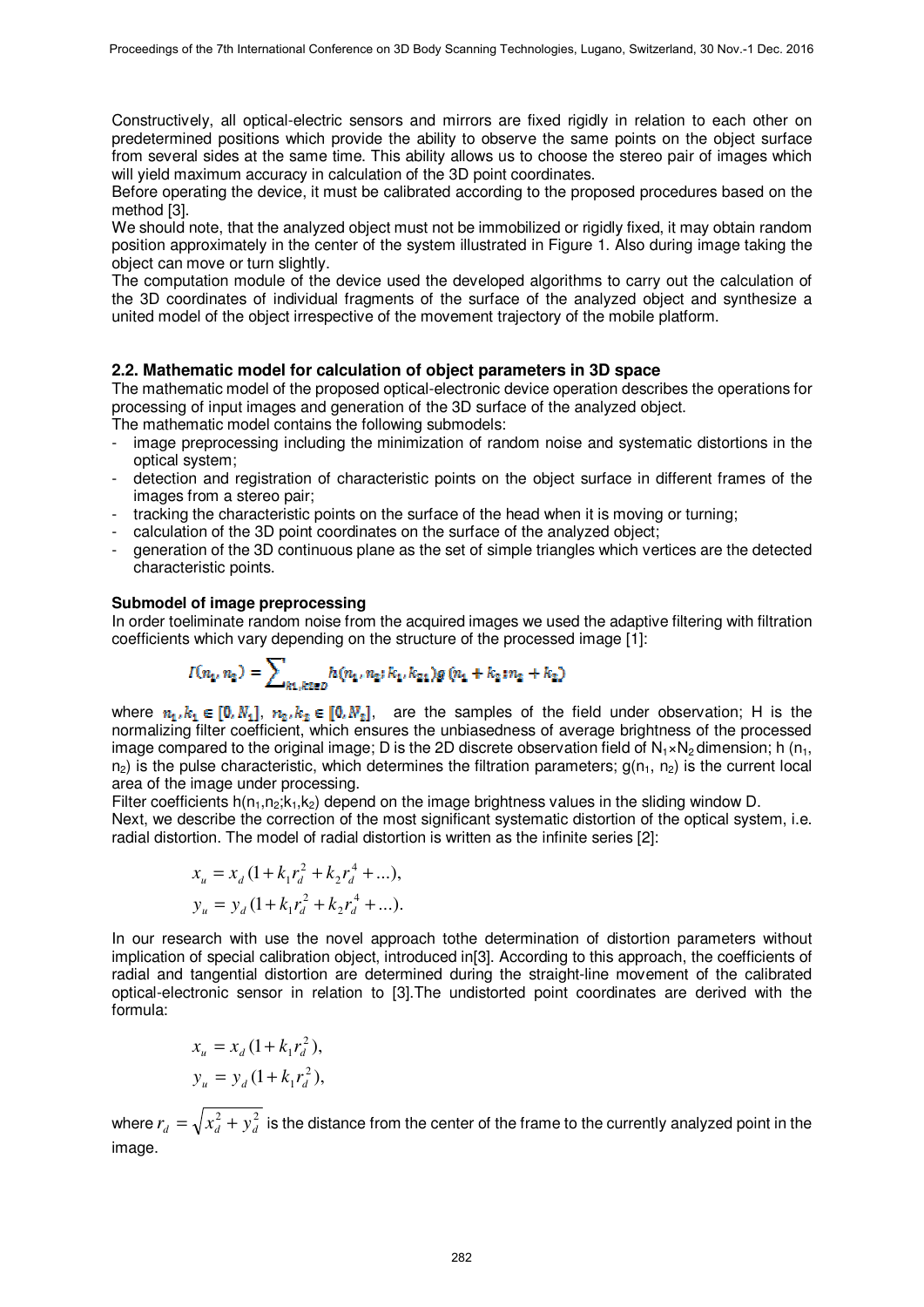The combined error of radial and tangential components of distortion are determined as:

$$
\delta_x = k_1 x (x^2 + y^2) + p_1 (3x^2 + y^2) + 2 p_2 xy
$$
\n
$$
\delta_y = k_1 y (x^2 + y^2) + p_2 (3x^2 + y^2) + 2 p_1 xy
$$

where  $k_1x(x^2 + y^2)$  and  $k_1y(x^2 + y^2)$  are the values of previously determined radial distortion;  $p_1(3x^2 + y^2) + 2p_2xy$  and  $p_2(3x^2 + y^2) + 2p_1xy$  are the values of tangential distortion; p1,p2 are the tangential distortion coefficients.

The distortion correction in the acquired images consists of moving all points in the image to their true positions, i.e. the positions which they would have occupied if there were no effect of radial distortion and acquisition of corrected images which are submitted for further processing.

#### **Submodel of identification of characteristic image points**

The basis of the model of identification of characteristic points is the implication of the approximated Hessian matrix determinant for extraction of special points. The values of the determinant are stored on special maps called the "response maps". The detectors based on the Hessian matrix determinant are known to provide best results in special points search tasks.

Given  $X(x, y)$  is the point in the image *I*, the Hessian matrix for this point is:

$$
H(x, \sigma) = \begin{bmatrix} L_{xx}(x, \sigma) & L_{xy}(x, \sigma) \\ L_{xy}(x, \sigma) & L_{xy}(x, \sigma) \end{bmatrix},
$$

where  $L_{xx}$  (x,  $\sigma$ ) is the Gaussian wrapping of the second order derivative of the image *I* in the point X, analogously  $L_{\rm w}$  (x, σ) and  $L_{\rm w}$  (x, σ).

Implementation of the Gaussian function for scale-space image analysis is optimal [4].

In order to track the identified characteristic points during movements and turns of the head, we estimate the Euclidean distances between those special points in the feature space, which values are present in the descriptors of special points with consideration of the known direction of movement of a part of the analyzed surface. Then, depending on the value of the selected threshold, the decision of the similarity of the points is made. This requires calculation of the Euclidean distance v between corresponding objects in the feature space as:

$$
r_E(Q_i, Q_j) = \sqrt{\sum_{n=0}^{m-1} (q_{in} - q_{jn})^2},
$$

where  $\vec{q}_i = (q_{i0},...,q_{i0m-1}), \vec{q}_i = (q_{i0},...,q_{i0m-1})$  are the corresponding vectors which describe the features, m is the dimensionality of the feature vector.

If the distance value satisfies the following expression, the objects are considered "similar":

 $r_E(O_i, O_j) < p_e$ 

wherep $_{\rm e}$  is the threshold determined experimentally.

#### **Submodel of calculation of the 3D characteristic points coordinates**

Here we introduce the arrangement model for one of the pairs of optical-electronic sensors, and the geometric model of building the projection of point N of the tested scene on the planes  $P_{11}$ ,  $P_{12}$  in the images from optical-electric sensors (Fig. 3). It should be noted that though the proposed device includes three optical-electronic sensors, here, to generate the 3D representation, we use two pairs of optical-electronic sensors which take images directly or by means of mirrors.

In order to realize the binocular vision, which provides the dimensional representation of the object placed in the work scene in sight of the optical-electronic device, and calculate the 3D coordinates on the object surface, we arrange the optical-electronic sensors with prior distance L and shifted at the given angle in relation to each other.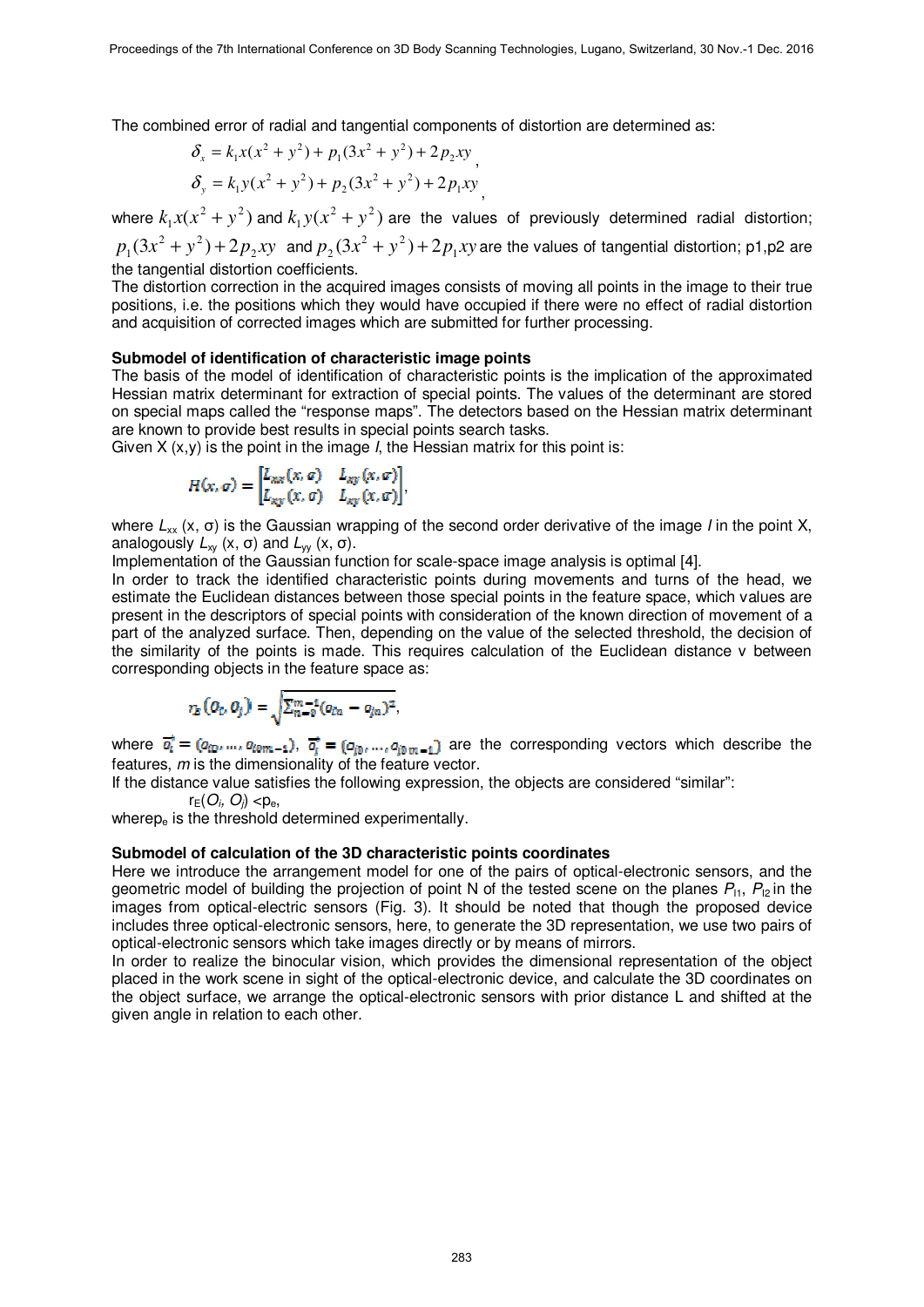

Fig. 3. Geometric model for calculating the 3D coordinates of the point  $T_i$  of the object in the work scene.

Figure 3 illustrates the geometric arrangement model of planes in the images from the optical-electronic sensors with random mutual orientation in the horizontal plane.

Model M<sub>C3D</sub> for calculating the 3D coordinates ( $z_{Fi}$ ,  $x_{Fi}$ ,  $y_{Fi}$ ) of the characteristic point Fr<sub>i</sub> determined by the method described in the previous paragraph, is

 $\langle z_{\text{Fri}} \chi_{\text{Fri}} \rangle = M_{\text{C3D}} \left( x_{\text{1Fri}}, x_{\text{2Fri}}, y_{\text{1Fri}}, y_{\text{2Fri}}, f_1, f_2, x_{\text{max1D}}, x_{\text{max2D}}, y_{\text{max1D}}, y_{\text{max2D}}, L_{\text{NS1}}, L_{\text{NS2}}, L, \alpha \right)$ 

wherex<sub>1Frj</sub>, x<sub>2Frj</sub> are the abscisses, and y<sub>1Frj</sub>, y<sub>2Frj</sub> are the ordinates of the point Fr<sub>j</sub> in the image from first and second optical-electronic devices,

$$
z_{\text{F}rj} = \frac{\hbar f_2^2 (-x_{4\text{F}rj}L_{\text{VSI}}x_{2\text{maxp}} + x_{1\text{maxp}}L_{\text{VSI}}x_{2\text{maxp}}L)}{x_{4\text{F}rj}L_{\text{VSI}}x_{2\text{maxp}}f_2^2 - x_{2\text{F}rj}^2L_{\text{VSI}}x_{3\text{maxp}}f_1}
$$
\n
$$
f_2^j = \begin{cases} x_{2\text{F}rj}cos\alpha + tg\left(\frac{\pi}{2} - \alpha - arctg\frac{x_{2\text{F}rj}}{f_2}\right) + x_{2\text{F}rj}sin\alpha, \text{ mpr}\alpha \neq 0\\ f_2, \text{ mpr}\alpha = 0 \end{cases}
$$
\n
$$
x_{2\text{F}rj}^j = \begin{cases} x_{2\text{F}rj}cos\alpha + \frac{x_{2\text{F}rj}sin\alpha}{tg\left(\frac{\pi}{2} - \alpha - arctg\frac{x_{2\text{F}rj}}{f_2}\right)}, \text{ mpr}\alpha \neq 0\\ x_{2\text{F}rj} = x_{4\text{F}rj} \frac{(f_1 + z_{\text{F}rj})}{f_1},\\ f_2, \text{ mpr}\alpha = 0 \end{cases}
$$
\n
$$
x_{\text{F}rj} = x_{4\text{F}rj} \frac{(f_1 + z_{\text{F}rj})}{f_1},
$$

Expressions are used to calculate the 3D coordinates of identified characteristic points on the surface of the analyzed object.

Submodel MS for tracking the objects in the work scene is:

<Qobj>j| j= 1..Qt =MS(Qtprev, Fr, Fr\_tprev),

where Qtprev denotes previously detected and tracked objects in the work scene from the previous frame, Fr are the parameters of registered characteristic points for current frames, Fr\_tprev are the parameters of registered characteristic points from the previous frame.

Tracking the points during movements of the movable platform is performed in two stages. In the first stage, we calculate the coordinates of points with the sequences of frames from each optical-electronic sensor and store them into a special array. In the second stage, if the characteristic points have similar changes in their 3D coordinates, we associate the points from the new frame with the points from the previous frame; this completes tracking in this area. If changes in the point coordinates are not similar, and the histogram of the offset values distribution has more than one pronounced maximum, we make an assumption that registration of the point is unreliable and thus requires additional refinement followed by adjustment of coordinates of given area on the object surface by submitting the parameters to the submodel for object detection and repeating the calculation for object detection only in the local area, where the object was in the previous frame.